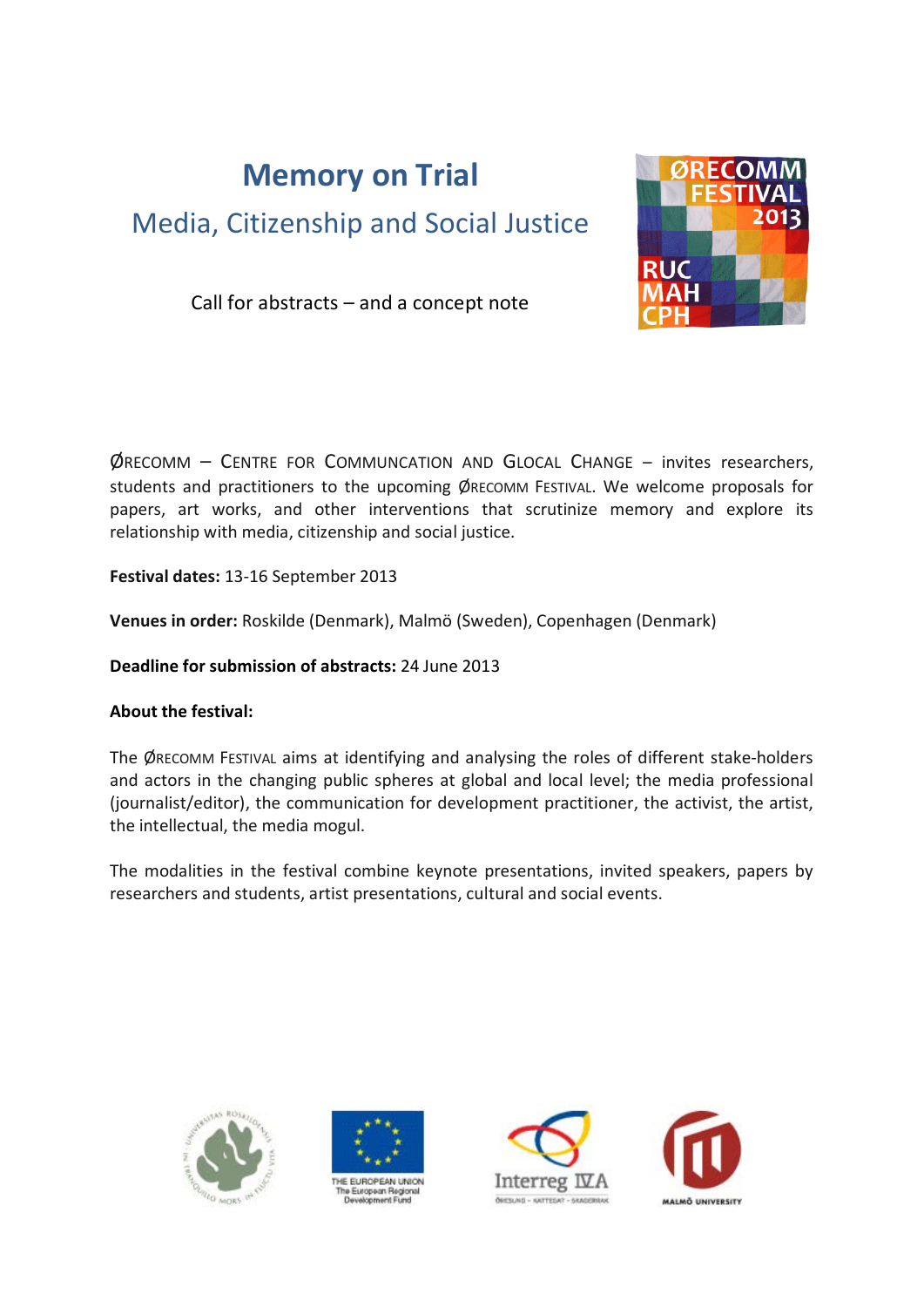# Concept note

*Living memory* is a process by which citizens create meaning of the present and near past. *Living memory* confirms, explores or challenges dominant understandings of societal development. The media are dominating agents of memory, producing as well as silencing tensions between living memories and established history. This conflict between official history and its alternative or silenced voices has become a central concern of media, communication and cultural studies.

The third Ørecomm Festival puts the *memory turn* under scrutiny, addressing *living memories* in relation to two other central components of public sphere engagement: *citizenship* and *social justice*.

As citizens we (can) actualize or make a public – and in this making we inevitably engage with *social justice*. Citizenship and social justice are of primary importance in societal debates concerning *what*, *how* and for *whom* we should remember – not least in transitional processes of attempted healing and conciliation. Memory work may be decisive for a society's ability to live and develop in peace.

Kendall Phillips (2004) interprets the notion of *living memory* as, firstly, a *memory of publics* providing an arena where citizens come together and act. The rhetorical, and possibly agonistic, struggle of public memory can be related to Hannah Arendt's notion of *action* which emphasizes the collective nature of a citizenry, disclosing and expressing itself with others – to perform *actions* not possible on ones own. The meeting of agency and action coupled with memory poses a new subfield of interest to communication research around social change. An added factor, of particular concern in media studies, is the representations of memory, or *the publicness of memory*. They may both lead to dispute and contestation, especially in situations of conflict and political violence. Memories of victims, survivors and/or testimonies/confessions of perpetrators play crucial roles in Truth Commissions and other forms of truth-telling and transitional justice.

The overarching notion of living memory which Kendall Phillips (2004) also names *public memory* is divided into three different forms by Edward Casey (2004). In addition to the first level, *individual memory*, there is *social memory* held by a group affiliated as family, neighbourhood, community or those in a common project. The third level, Casey introduces is *collective memory*, memories distributed over a population that does not necessarily know each other but who may recall or retell the same event in a roughly similar manner – due to media representations and media as memory agent.

References [here.](http://orecomm.net/wp-content/uploads/2013/03/references-2013.html)







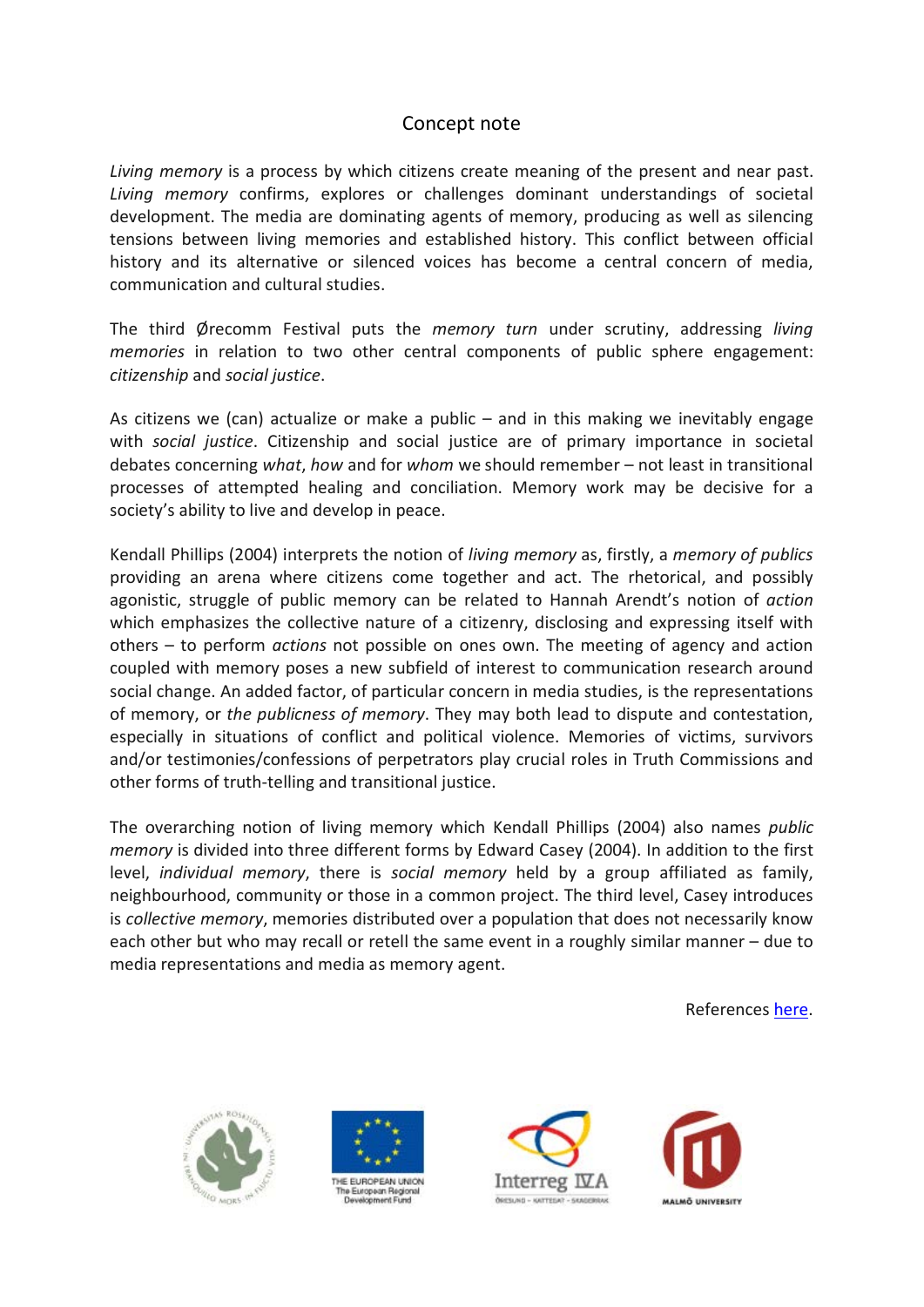## Key questions

How do citizens create meaning of the present and near past? How do citizens confirm, explore and challenge dominant agents of memory? How can we raise awareness of the conflicts between official history and its alternative, or silenced voices? What role do the *memory turn* of recent decades play in the field of communication for development?

# Proposed themes

- Social Justice and Development
- Memory and Media Ethnography
- Imagining the City
- Storytelling and Mediatized Public Spheres
- Fiction, Truth and Transitional Justice
- Movements and Memory
- Remembering Revolution
- Art and Activism
- Archives, Heritage and Intervention
- Memories of Modernity
- Coping with Conflict
- Remembering Public Space
- Global Citizenship
- Deliberation and Voice
- Cosmopolitanism and Communalism

#### **Deadlines**

- Submission of abstracts are accepted until **24 June 2013**
- Accepted abstracts will be announced individually by **1 July 2013**

#### **Guidelines for abstracts**

- You may submit panel proposals and/or individual abstracts that address one or more of the questions mentioned above, or in related areas.
- All abstract submissions must be made to the Ørecomm secretariat at [orecomm@gmail.com](mailto:orecomm@gmail.com)
- Number of words for abstracts: 200-300